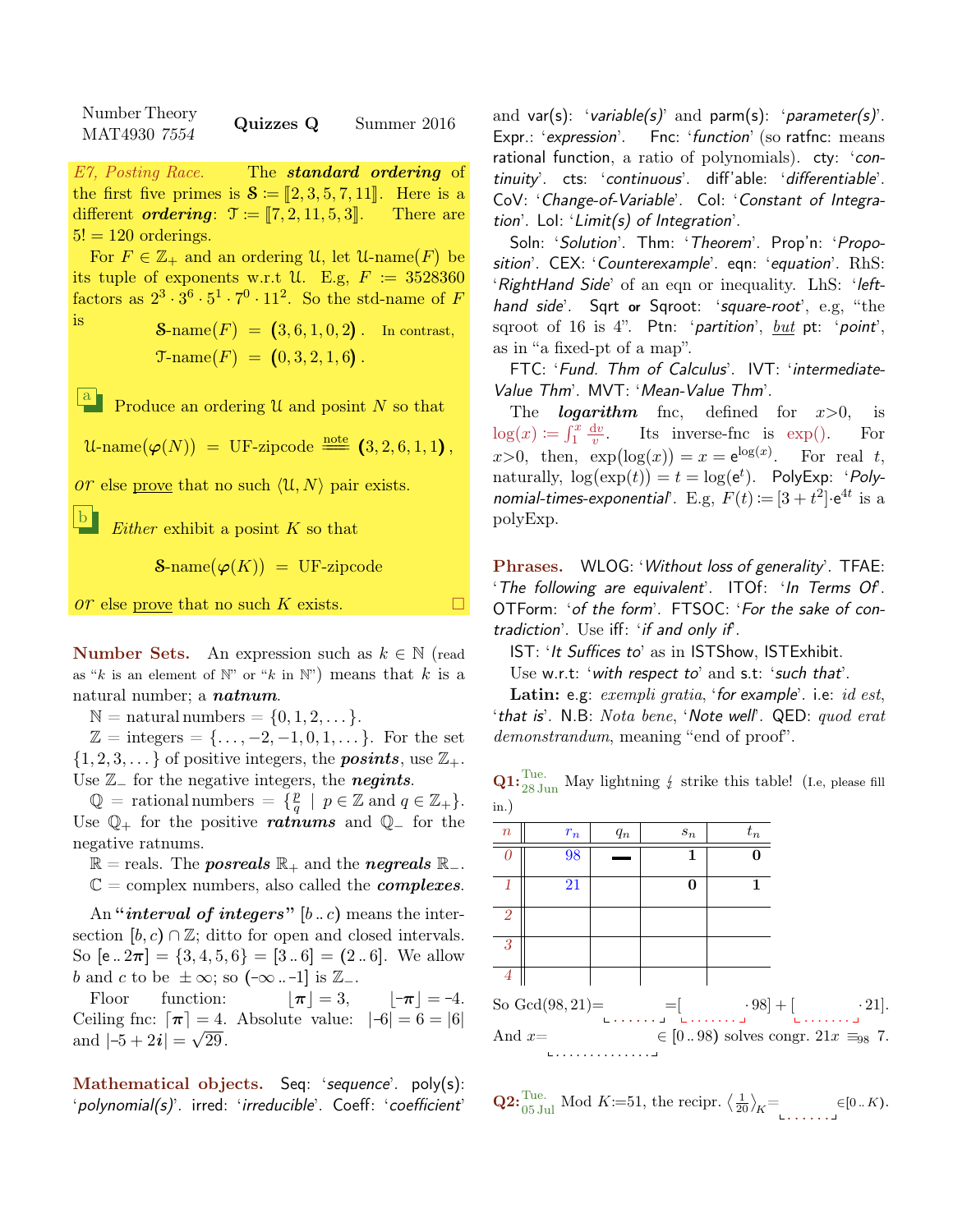[*Hint*: 
$$
\sqrt{ }
$$
] So  $x =$   
 $\in [0..K)$  solves  $5 - 20x \equiv_K 2$ .

**Q3:**  $\frac{\text{Wed?}}{\text{06 Jul}}$  With  $N \coloneqq 19$ , then  $\varphi(N)$ = ...... (Euler-Fermat) says that  $7^{3620} \equiv_N$ . . . . . . . . . . . .  $\in [0..N).$ 

**Q4:**  $_{08 \text{ Jul}}^{\text{Fri.}}$  *Magic integers*  $G_1, G_2, G_3$ , each in [0..330), are such that the  $g:\mathbb{Z}_{11}\times\mathbb{Z}_5\times\mathbb{Z}_6\to\mathbb{Z}_{330}$  mapping is a ringisomorphism, where

$$
g((z_1,z_2,z_3)) := \left\langle z_1G_1 + z_2G_2 + z_3G_3 \right\rangle_{330}.
$$

Then  $G_3 = \begin{bmatrix} 0 & .330 \end{bmatrix}$ . Also: "Element  $g((5,6,11))$  is a zero-divisor in  $\mathbb{Z}_{330}$ ."(Circle)  $\qquad \qquad \mathcal{T} \qquad \mathcal{F}$ 

**Q5:**  $_{14 \text{ Jul}}^{\text{Thu}}$  Consider the three congruences C1:  $z \equiv_{21} 18$ , C2:  $z \equiv_{15} 3$ , and C3:  $z \equiv_{70} 53$ . Let  $z_j$  be the *smallest* natnum [or  $DNE$ ] satisfying  $(C1)$ .<sup>All</sup>.  $(C<sub>j</sub>)$ . Then

 $z_2=$ . . . . . . . . . . . . . . . . . . . . . .  $; z_3=$ . . . . . . . . . . . . . . . . . . . . . . .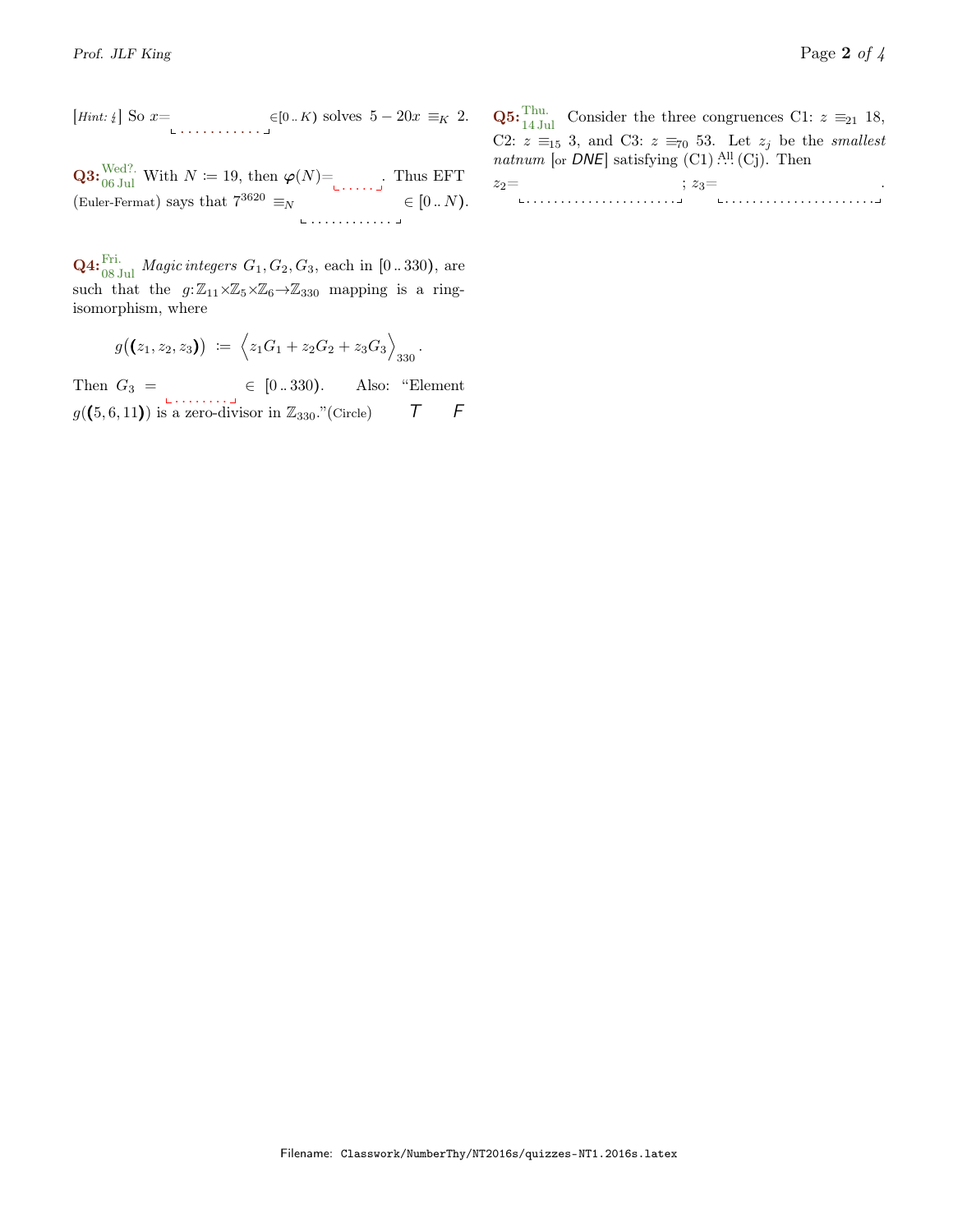**Q6:**  $_{15 \text{ Jul}}^{\text{Fri.}}$  With  $K \coloneqq 105$ , ring  $\mathbb{Z}_K$  has  $|\mathbb{Z}D_K| =$ and  $|NQR_K| =$ .

**Q7:**  ${}_{18 \text{ Jul}}^{Mon.}$  "Integer  $49 \in QR_{91}$ "  $\mathcal{T} \mathcal{F}$  and " $100 \in QR_{121}$ " T F.

Value  $K \coloneqq 857$  is prime. So " $2 \in \mathbb{Q}R_K$ "  $\mathcal{T}$  F and " $-8 \in \mathbb{QR}_{K}$ ".  $\mathcal{T}$  F

The prime decomposition of  $L \coloneqq 22673$  is 7.41.79. So " $2 \in \mathrm{QR}_L$ ".  $\top$   $\vdash$   $\top$ 

**Q9:**  $_{21 \text{ Jul}}^{\text{Thu}}$ . Three Jacobi symbols: Two blanks are immed.:  $\binom{4203}{2006}$  $=\left(\frac{4203}{99}\right)=\left(\frac{120}{7117}\right)=\left(\frac{120}{1177}\right)$ Convolution  $[\mu \otimes \mu](12)$ = . . . . . . . . . . . . . . . . . . . . . . . .

This  $\mu$  is the Möbius fnc.

Oy! *Just as with the Unfinished Symphony, here we have the Unbegin Microquiz. . . .*

Q *Nein*: Fri. 22 Jul Integers  $13 = 4 + 9$  and  $17 = 1 + 16$  are SOTS. So posints  $X = \bigcup_{\substack{\square \subset \square \subset \square \subset \square \subset \square \subset \square}} Y = \bigcup_{\substack{\square \subset \square \subset \square \subset \square \subset \square \subset \square \subset \square \subset \square}} T = \bigcup_{\substack{\square \subset \square \subset \square \subset \square \subset \square \subset \square}}$ with  $X < S < T < Y$ , engender these SOTS decompositions:  $X^2 + Y^2 = [13 \cdot 17] = S^2 + T^2$ . With  $N \coloneqq 72: \; \boldsymbol{\varphi}(N)$  = state  $\text{Gamma}(N)$  = state  $\text{Gamma}(N)$  = state  $\text{Gamma}(N)$  = state  $\text{Gamma}(N)$  = state  $\text{Gamma}(N)$  = state  $\text{Gamma}(N)$  = state  $\text{Gamma}(N)$  = state  $\text{Gamma}(N)$  = state  $\text{Gamma}(N)$  = state  $\text{Gamma}(N)$  = state  $\text{Gamma$ .

 $\mathbf Q \mathbf B$ onus:  $\substack{\text{True} \ 26 \,\text{Jul}}$  State the Quadratic Reciprocity thm, (with all of its hypotheses):

. . . . . . . . . . . . . . . . . . . . . . . . . . . . . . . . . . . . . . . . . . . . . . . . . . . . . . . . . . . . . . . . . . . . . . . . . . . . . . . . . . . . . . . . . . . . . . . . . . . . . . . . . . . . . . . . . . . . . . . . . . . . . . . . . . . . . . . . . . . . . . . . . . . . . . . . . . . . . . . . . . . . . . . . . . . . . . . . . . . . . . . . . . . . . . . . . . . . . . . . . . . . . . . . . . . . . . . . . . . . . . . . . . . . . . . . . . . . . . . . . . . . . . . . . . . . . . . . . . . . . . . . . . . . . . . . . . . . . . . . . . . . . . . . . . . . . . . . . . . . . . . . . . . . . . . . . . . . . . . . . . . . . . . . . . . . . . . . . . . . . . . . . . . . . . . . . . . . . . . . . . . . . . . . . . . . . . . . . . . . . . . . . . . . . . . . . . . . . . . . . . . . . . . . . . . . . . . . . . . . . . . . . . . . . . . . . . . Legendre symbol  $\left(\frac{7}{103}\right) =$ 

**Q8:**  $\frac{\text{Wed.}}{20 \text{ Jul}}$  Suppose  $x, y, N \in \mathbb{Z}_+$ , with  $x^2 + 2y^2 = N$  and  $N \perp x$ . Thus "Integer -2  $\in$  QR<sub>N</sub>" is:  $\top$  F Thus "Integer +2  $\in$  QR<sub>N</sub>" is:  $\top$  F

With  $N \in \mathbb{Z}_+$ , consider a  $z \in \mathbb{QR}_N$  and a B $\tilde{A}$ C zout-pair  $(U, V)$  such that  $zU + NV = 1$ . Then "U is a mod-N square" is:  $AT$   $AF$  Nei